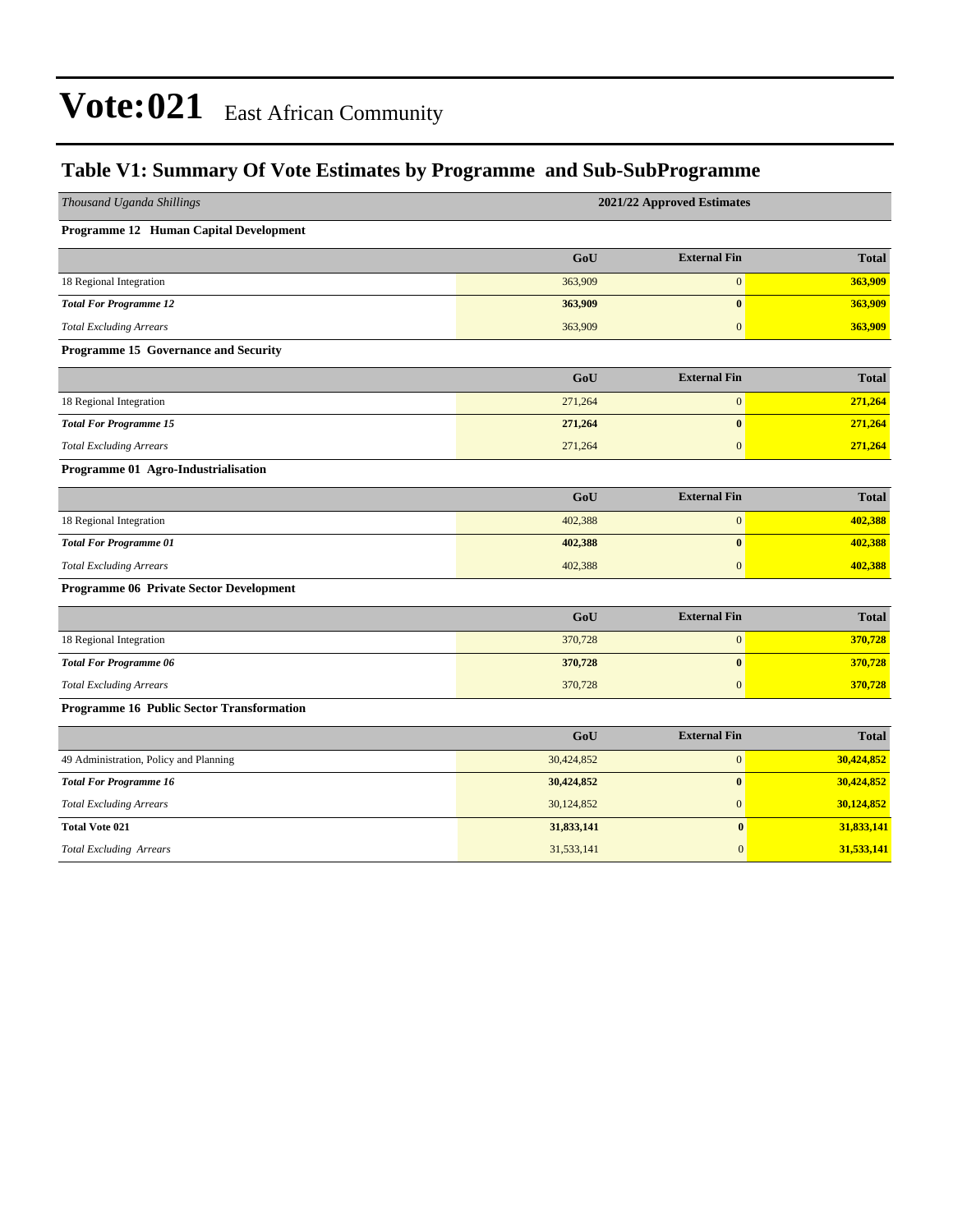### **Table V2: Summary Of Vote Estimates by Sub-SubProgramme,Department and Project**

| Thousand Uganda Shillings                                                 |                  | 2020/21 Approved Budget |                  |              |             | 2021/22 Approved Estimates    |              |  |
|---------------------------------------------------------------------------|------------------|-------------------------|------------------|--------------|-------------|-------------------------------|--------------|--|
| <b>Sub-SubProgramme 18 Regional Integration</b>                           |                  |                         |                  |              |             |                               |              |  |
| <b>Recurrent Budget Estimates</b>                                         | <b>Wage</b>      | Non-Wage                | <b>AIA</b>       | <b>Total</b> | <b>Wage</b> | Non-Wage                      | <b>Total</b> |  |
| 02 Political Affairs                                                      | 52,277           | 348,266                 | $\mathbf{0}$     | 400,543      | 94,425      | 176,839                       | 271,264      |  |
| 04 Economic Affairs                                                       | 79.152           | 355.315                 | $\mathbf{0}$     | 434,467      | 103,568     | 267,160                       | 370,728      |  |
| 06 Social Affairs                                                         | 85,785           | 318,462                 | $\mathbf{0}$     | 404,247      | 136,709     | 227,200                       | 363,909      |  |
| 07 Production and Infrastructure                                          | 110,731          | 332,378                 | $\mathbf{0}$     | 443,109      | 171,018     | 231,370                       | 402,388      |  |
| <b>Total Recurrent Budget Estimates for Sub-</b><br><b>SubProgramme</b>   | 327,947          | 1,354,421               | $\bf{0}$         | 1,682,367    | 505,720     | 902,569                       | 1,408,288    |  |
|                                                                           | GoU              | <b>External Fin</b>     | <b>AIA</b>       | <b>Total</b> | GoU         | <b>External Fin</b>           | <b>Total</b> |  |
| <b>Total For Sub-SubProgramme 18</b>                                      | 1,682,367        | $\bf{0}$                | $\bf{0}$         | 1,682,367    | 1,408,288   | $\bf{0}$                      | 1,408,288    |  |
| <b>Total Excluding Arrears</b>                                            | 1,682,367        | $\boldsymbol{0}$        | $\boldsymbol{0}$ | 1,682,367    | 1,408,288   | $\overline{0}$                | 1,408,288    |  |
| Sub-SubProgramme 49 Administration, Policy and Planning                   |                  |                         |                  |              |             |                               |              |  |
| <b>Recurrent Budget Estimates</b>                                         | <b>Wage</b>      | Non-Wage                | <b>AIA</b>       | <b>Total</b> | <b>Wage</b> | Non-Wage                      | <b>Total</b> |  |
| 01 Finance and Administration                                             | 782,504          | 41,612,144              | $\boldsymbol{0}$ | 42,394,648   | 704,043     | 28,525,461                    | 29,229,504   |  |
| 05 Internal Audit                                                         | 24.948           | 150,000                 | $\mathbf{0}$     | 174,948      | 24,948      | 250,000                       | 274,948      |  |
| <b>Total Recurrent Budget Estimates for Sub-</b><br><b>SubProgramme</b>   | 807,452          | 41,762,144              | $\bf{0}$         | 42,569,596   | 728,991     | 28,775,461                    | 29,504,452   |  |
| <b>Development Budget Estimates</b>                                       | <b>GoU</b> Dev't | <b>External Fin</b>     | <b>AIA</b>       | <b>Total</b> |             | <b>GoU Dev't External Fin</b> | <b>Total</b> |  |
| 1691 Retooling of Ministry of East African Affairs                        | 920,400          | $\boldsymbol{0}$        | $\mathbf{0}$     | 920,400      | 920,400     | $\overline{0}$                | 920,400      |  |
| <b>Total Development Budget Estimates for Sub-</b><br><b>SubProgramme</b> | 920,400          | $\bf{0}$                | $\bf{0}$         | 920,400      | 920,400     | $\bf{0}$                      | 920,400      |  |
|                                                                           | GoU              | <b>External Fin</b>     | <b>AIA</b>       | <b>Total</b> | GoU         | <b>External Fin</b>           | <b>Total</b> |  |
| <b>Total For Sub-SubProgramme 49</b>                                      | 43,489,996       | $\bf{0}$                | $\bf{0}$         | 43,489,996   | 30,424,852  | $\bf{0}$                      | 30,424,852   |  |
| <b>Total Excluding Arrears</b>                                            | 37,481,643       | $\boldsymbol{0}$        | $\boldsymbol{0}$ | 37,481,643   | 30,124,852  | $\mathbf{0}$                  | 30,124,852   |  |
| <b>Total Vote 021</b>                                                     | 45,172,364       | $\bf{0}$                | $\bf{0}$         | 45,172,364   | 31,833,141  | $\bf{0}$                      | 31,833,141   |  |
| <b>Total Excluding Arrears</b>                                            | 39,164,010       | $\mathbf{0}$            | $\mathbf{0}$     | 39,164,010   | 31,533,141  | $\mathbf{0}$                  | 31,533,141   |  |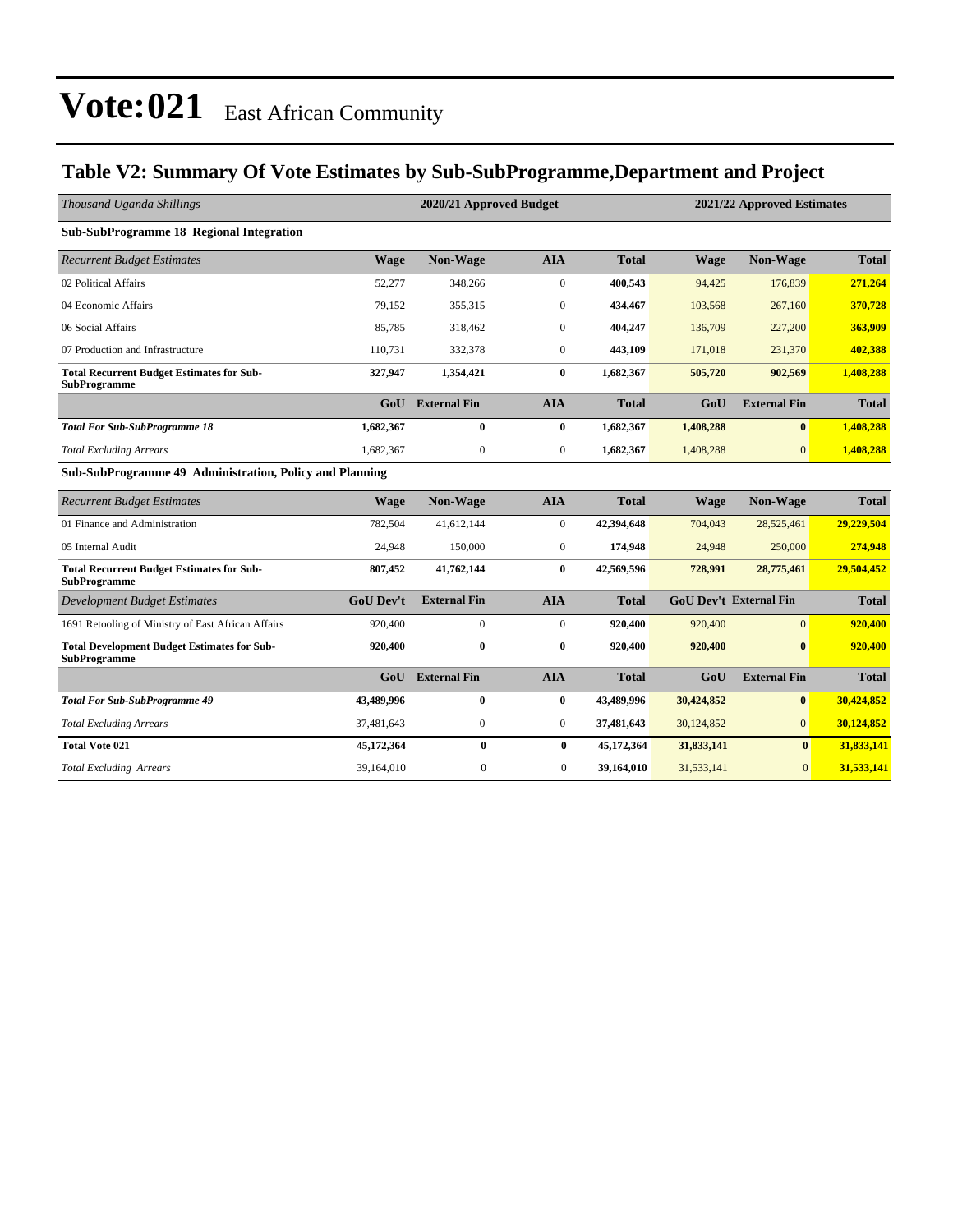### **Table V3: Summary Vote Estimates by Item**

| Thousand Uganda Shillings                                        |            | 2020/21 Approved Budget |                  |              |            | 2021/22 Approved Estimates |                |  |
|------------------------------------------------------------------|------------|-------------------------|------------------|--------------|------------|----------------------------|----------------|--|
|                                                                  | GoU        | <b>External Fin</b>     | AIA              | <b>Total</b> | GoU        | <b>External Fin</b>        | <b>Total</b>   |  |
| <b>Employees, Goods and Services (Outputs Provided)</b>          | 14,221,672 | $\bf{0}$                | $\bf{0}$         | 14,221,672   | 8,840,537  | $\bf{0}$                   | 8,840,537      |  |
| 211101 General Staff Salaries                                    | 1,135,399  | $\bf{0}$                | $\bf{0}$         | 1,135,399    | 1,234,711  | $\bf{0}$                   | 1,234,711      |  |
| 211103 Allowances (Inc. Casuals, Temporary)                      | 529,160    | $\bf{0}$                | 0                | 529,160      | 400,000    | $\bf{0}$                   | 400,000        |  |
| 212102 Pension for General Civil Service                         | 3,336,554  | $\bf{0}$                | $\bf{0}$         | 3,336,554    | 1,900,000  | $\bf{0}$                   | 1,900,000      |  |
| 212106 Validation of old Pensioners                              | 440,150    | $\bf{0}$                | 0                | 440,150      | 40,000     | $\bf{0}$                   | 40,000         |  |
| 213001 Medical expenses (To employees)                           | 15,000     | $\bf{0}$                | 0                | 15,000       | 15,000     | $\bf{0}$                   | 15,000         |  |
| 213004 Gratuity Expenses                                         | 85,298     | $\bf{0}$                | $\bf{0}$         | 85,298       | 141,298    | $\bf{0}$                   | 141,298        |  |
| 221001 Advertising and Public Relations                          | 401,500    | $\bf{0}$                | 0                | 401,500      | 40,000     | $\bf{0}$                   | 40,000         |  |
| 221002 Workshops and Seminars                                    | 959,214    | $\bf{0}$                | $\bf{0}$         | 959,214      | 149,213    | $\bf{0}$                   | 149,213        |  |
| 221003 Staff Training                                            | 146,918    | $\bf{0}$                | 0                | 146,918      | $\bf{0}$   | $\bf{0}$                   | $\bf{0}$       |  |
| 221005 Hire of Venue (chairs, projector, etc)                    | 15,000     | $\bf{0}$                | $\bf{0}$         | 15,000       | $\bf{0}$   | $\bf{0}$                   | $\bf{0}$       |  |
| 221007 Books, Periodicals & Newspapers                           | 20,000     | $\bf{0}$                | $\bf{0}$         | 20,000       | 20,000     | $\bf{0}$                   | 20,000         |  |
| 221009 Welfare and Entertainment                                 | 200,790    | $\bf{0}$                | 0                | 200,790      | 54,346     | $\bf{0}$                   | 54,346         |  |
| 221011 Printing, Stationery, Photocopying and Binding            | 203,343    | $\bf{0}$                | $\bf{0}$         | 203,343      | 82,000     | $\bf{0}$                   | 82,000         |  |
| 221016 IFMS Recurrent costs                                      | 240,000    | $\bf{0}$                | 0                | 240,000      | 100,000    | $\bf{0}$                   | 100,000        |  |
| 221020 IPPS Recurrent Costs                                      | 200,000    | $\bf{0}$                | $\bf{0}$         | 200,000      | 100,702    | $\bf{0}$                   | 100,702        |  |
| 222001 Telecommunications                                        | 35,350     | $\bf{0}$                | $\bf{0}$         | 35,350       | 5,000      | $\bf{0}$                   | 5,000          |  |
| 222002 Postage and Courier                                       | 50,300     | $\bf{0}$                | 0                | 50,300       | 20,000     | $\bf{0}$                   | 20,000         |  |
| 222003 Information and communications technology<br>(ICT)        | 170,000    | $\bf{0}$                | 0                | 170,000      | 8,000      | $\bf{0}$                   | 8,000          |  |
| 223003 Rent – (Produced Assets) to private entities              | 1,864,500  | $\bf{0}$                | $\bf{0}$         | 1,864,500    | 1,864,500  | $\bf{0}$                   | 1,864,500      |  |
| 223004 Guard and Security services                               | 72,000     | $\bf{0}$                | $\bf{0}$         | 72,000       | 72,000     | $\bf{0}$                   | 72,000         |  |
| 223005 Electricity                                               | 92,000     | $\bf{0}$                | 0                | 92,000       | 72,000     | $\bf{0}$                   | 72,000         |  |
| 223006 Water                                                     | 66,000     | $\bf{0}$                | $\bf{0}$         | 66,000       | 18,000     | $\bf{0}$                   | <b>18,000</b>  |  |
| 224004 Cleaning and Sanitation                                   | 50,000     | $\bf{0}$                | $\bf{0}$         | 50,000       | 35,000     | $\bf{0}$                   | 35,000         |  |
| 224005 Uniforms, Beddings and Protective Gear                    | 35,000     | $\bf{0}$                | 0                | 35,000       | 8,000      | $\bf{0}$                   | 8,000          |  |
| 225001 Consultancy Services- Short term                          | 224,718    | $\bf{0}$                | $\bf{0}$         | 224,718      | 50,000     | $\bf{0}$                   | 50,000         |  |
| 227001 Travel inland                                             | 758,989    | $\bf{0}$                | 0                | 758,989      | 642,834    | $\bf{0}$                   | 642,834        |  |
| 227002 Travel abroad                                             | 789,381    | $\bf{0}$                | 0                | 789,381      | 759,933    | $\bf{0}$                   | 759,933        |  |
| 227003 Carriage, Haulage, Freight and transport hire             | 15,000     | $\bf{0}$                | 0                | 15,000       | $\bf{0}$   | $\bf{0}$                   | $\bf{0}$       |  |
| 227004 Fuel, Lubricants and Oils                                 | 561,818    | 0                       | 0                | 561,818      | 348,000    | $\bf{0}$                   | 348,000        |  |
| 228001 Maintenance - Civil                                       | 400,000    | $\bf{0}$                | $\bf{0}$         | 400,000      | $\bf{0}$   | $\bf{0}$                   | $\bf{0}$       |  |
| 228002 Maintenance - Vehicles                                    | 348,343    | $\bf{0}$                | 0                | 348,343      | 240,000    | $\bf{0}$                   | 240,000        |  |
| 228003 Maintenance – Machinery, Equipment $\&$<br>Furniture      | 70,000     | $\bf{0}$                | 0                | 70,000       | 20,000     | $\bf{0}$                   | 20,000         |  |
| 228004 Maintenance - Other                                       | 689,948    | $\bf{0}$                | $\bf{0}$         | 689,948      | 400,000    | $\boldsymbol{0}$           | 400,000        |  |
| <b>Grants, Transfers and Subsides (Outputs Funded)</b>           | 24,021,938 | $\bf{0}$                | $\bf{0}$         | 24,021,938   | 21,772,203 | $\bf{0}$                   | 21,772,203     |  |
| 262101 Contributions to International Organisations<br>(Current) | 24,021,938 | $\bf{0}$                | $\bf{0}$         | 24,021,938   | 21,772,203 | $\bf{0}$                   | 21,772,203     |  |
| <b>Investment</b> (Capital Purchases)                            | 920,400    | $\bf{0}$                | $\bf{0}$         | 920,400      | 920,400    | $\bf{0}$                   | 920,400        |  |
| 312201 Transport Equipment                                       | 400,000    | $\bf{0}$                | $\bf{0}$         | 400,000      | 300,000    | $\bf{0}$                   | 300,000        |  |
| 312202 Machinery and Equipment                                   | 400,000    | $\bf{0}$                | $\bf{0}$         | 400,000      | 520,000    | $\bf{0}$                   | 520,000        |  |
| 312203 Furniture & Fixtures                                      | 100,000    | $\bf{0}$                | $\boldsymbol{0}$ | 100,000      | 100,400    | $\bf{0}$                   | <b>100,400</b> |  |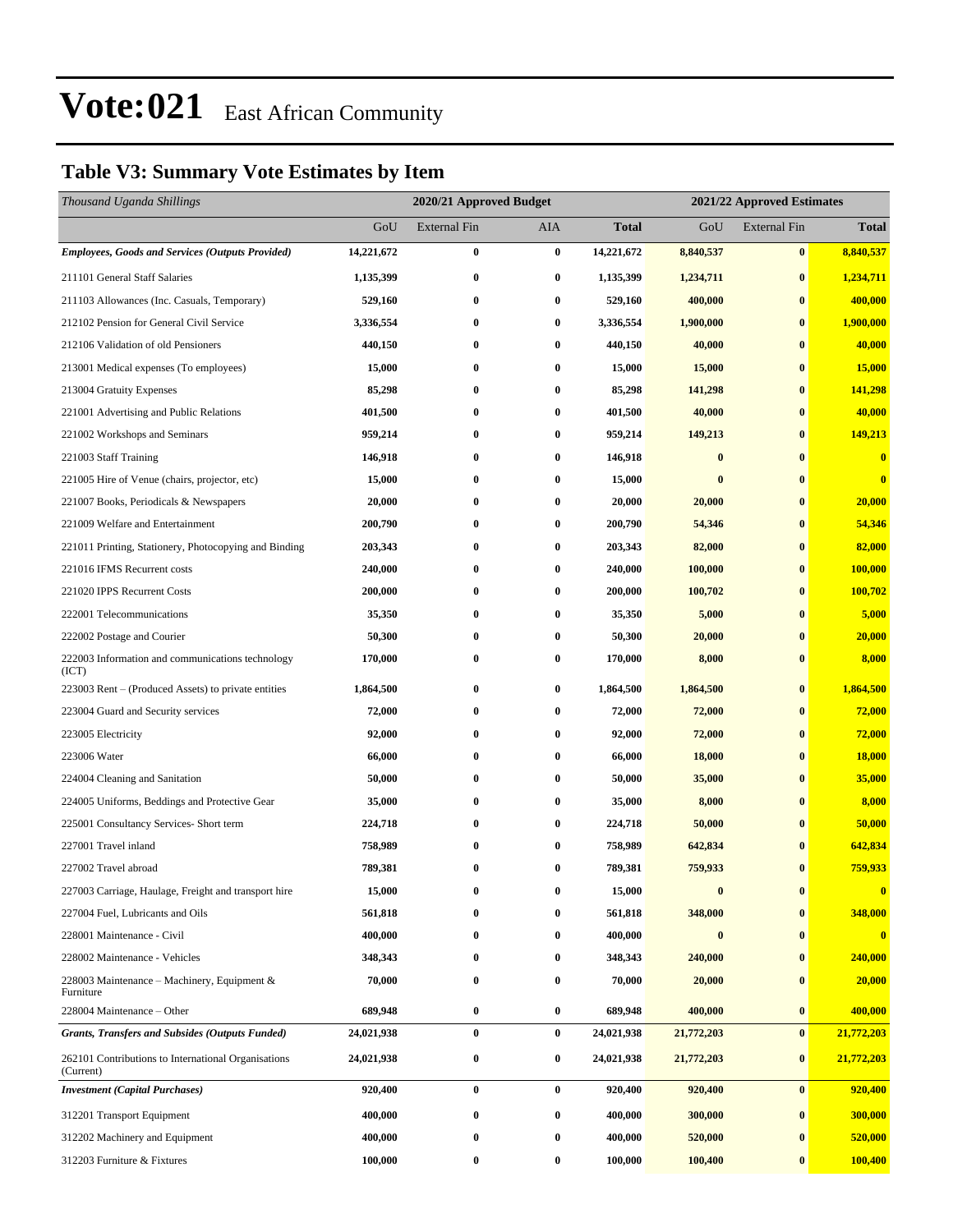| 312213 ICT Equipment                | 20,400     | $\bf{0}$ | 0 | 20,400     | $\bf{0}$   |              | $\mathbf{0}$ |
|-------------------------------------|------------|----------|---|------------|------------|--------------|--------------|
| <i>Arrears</i>                      | 6,008,353  | 0        | 0 | 6,008,353  | 300,000    | $\mathbf{0}$ | 300,000      |
| 321605 Domestic arrears (Budgeting) | 5,758,353  | $\bf{0}$ | 0 | 5,758,353  | 300,000    | $\mathbf{0}$ | 300,000      |
| 321607 Utility arrears (Budgeting)  | 250,000    | $\bf{0}$ | 0 | 250,000    | $\bf{0}$   | $\mathbf{0}$ | $\mathbf{0}$ |
| <b>Grand Total Vote 021</b>         | 45,172,364 | $\bf{0}$ | 0 | 45,172,364 | 31,833,141 | $\mathbf{0}$ | 31,833,141   |
| <b>Total Excluding Arrears</b>      | 39,164,010 |          |   | 39,164,010 | 31,533,141 |              | 31,533,141   |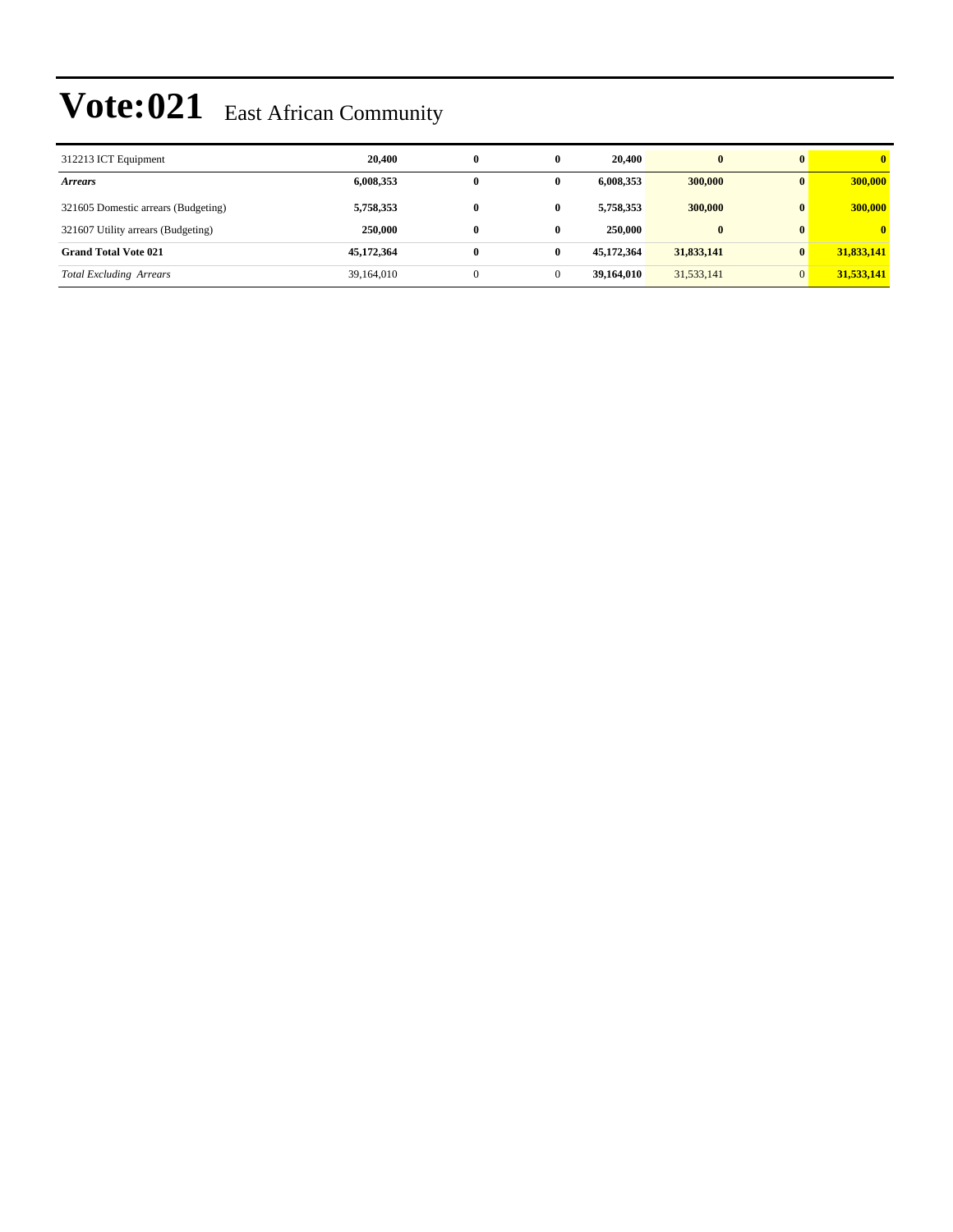### **Table V4: Detailed Estimates by Sub-SubProgramme, Department,Project and Budget Output and Item**

#### *Sub-SubProgrammme 18 Regional Integration*

*Recurrent Budget Estimates*

#### **Department 02 Political Affairs**

| Thousand Uganda Shillings                                                                                   |                  | 2020/21 Approved Budget |                  |              |                       | 2021/22 Approved Estimates |                       |
|-------------------------------------------------------------------------------------------------------------|------------------|-------------------------|------------------|--------------|-----------------------|----------------------------|-----------------------|
| <b>Outputs Provided</b>                                                                                     | Wage             | Non Wage                | AIA              | <b>Total</b> | Wage                  | Non Wage                   | <b>Total</b>          |
| <b>Budget Output 131801 Regional Policies, Laws and Strategic Frameworks domesticated</b>                   |                  |                         |                  |              |                       |                            |                       |
| 211101 General Staff Salaries                                                                               | 52,277           | $\mathbf{0}$            | $\mathbf{0}$     | 52,277       | 94,425                | $\boldsymbol{0}$           | 94,425                |
| 211103 Allowances (Inc. Casuals, Temporary)                                                                 | $\boldsymbol{0}$ | 2,100                   | $\mathbf{0}$     | 2,100        | $\mathbf{0}$          | $\mathbf{0}$               | $\bf{0}$              |
| 221002 Workshops and Seminars                                                                               | $\boldsymbol{0}$ | 153,798                 | $\mathbf{0}$     | 153,798      | $\boldsymbol{0}$      | $\mathbf{0}$               | $\mathbf{0}$          |
| 227002 Travel abroad                                                                                        | $\boldsymbol{0}$ | 45,600                  | $\mathbf{0}$     | 45,600       | $\mathbf{0}$          | 59,500                     | 59,500                |
| <b>Total Cost of Budget Output 01</b>                                                                       | 52,277           | 201,498                 | $\pmb{\theta}$   | 253,775      | 94,425                | 59,500                     | 153,925               |
| Budget Output 131802 Compliance with implementation of EAC decisions and directives Monitored and Evaluated |                  |                         |                  |              |                       |                            |                       |
| 221002 Workshops and Seminars                                                                               | $\boldsymbol{0}$ | 6,000                   | $\mathbf{0}$     | 6,000        | $\mathbf{0}$          | $\boldsymbol{0}$           | $\bf{0}$              |
| 227001 Travel inland                                                                                        | $\boldsymbol{0}$ | 10,000                  | $\mathbf{0}$     | 10,000       | $\mathbf{0}$          | $\boldsymbol{0}$           | $\bf{0}$              |
| 227004 Fuel, Lubricants and Oils                                                                            | $\boldsymbol{0}$ | 5,740                   | $\boldsymbol{0}$ | 5,740        | $\boldsymbol{0}$      | $\mathbf{0}$               | $\bf{0}$              |
| <b>Total Cost of Budget Output 02</b>                                                                       | 0                | 21,740                  | 0                | 21,740       | $\boldsymbol{\theta}$ | $\boldsymbol{\theta}$      | $\boldsymbol{\theta}$ |
| Budget Output 131803 Strategic leadership, Guidance and Support for EAC regional Integration strengthened   |                  |                         |                  |              |                       |                            |                       |
| 221002 Workshops and Seminars                                                                               | $\boldsymbol{0}$ | 2,700                   | $\mathbf{0}$     | 2,700        | $\mathbf{0}$          | 9,416                      | 9,416                 |
| 227001 Travel inland                                                                                        | $\boldsymbol{0}$ | $\mathbf{0}$            | $\boldsymbol{0}$ | $\bf{0}$     | $\mathbf{0}$          | 43,603                     | 43,603                |
| 227002 Travel abroad                                                                                        | $\boldsymbol{0}$ | 72,328                  | $\mathbf{0}$     | 72,328       | $\mathbf{0}$          | 52,320                     | 52,320                |
| <b>Total Cost of Budget Output 03</b>                                                                       | 0                | 75,028                  | 0                | 75,028       | $\boldsymbol{\theta}$ | 105,339                    | 105,339               |
| Budget Output 131804 Public awareness and Public participation in EAC regional Integration enhanced         |                  |                         |                  |              |                       |                            |                       |
| 221002 Workshops and Seminars                                                                               | $\boldsymbol{0}$ | 30,000                  | $\mathbf{0}$     | 30,000       | $\mathbf{0}$          | 12,000                     | 12,000                |
| 227001 Travel inland                                                                                        | $\boldsymbol{0}$ | 20,000                  | $\mathbf{0}$     | 20,000       | $\mathbf{0}$          | $\mathbf{0}$               | $\bf{0}$              |
| <b>Total Cost of Budget Output 04</b>                                                                       | 0                | 50,000                  | 0                | 50,000       | $\boldsymbol{\theta}$ | 12,000                     | <b>12,000</b>         |
| <b>Total Cost Of Outputs Provided</b>                                                                       | 52,277           | 348,266                 | $\bf{0}$         | 400,543      | 94,425                | 176,839                    | 271,264               |
| <b>Total Cost for Department 02</b>                                                                         | 52,277           | 348,266                 | $\bf{0}$         | 400,543      | 94,425                | 176,839                    | 271,264               |
| <b>Total Excluding Arrears</b>                                                                              | 52,277           | 348,266                 | $\mathbf{0}$     | 400,543      | 94,425                | 176,839                    | 271,264               |
| <b>Department 04 Economic Affairs</b>                                                                       |                  |                         |                  |              |                       |                            |                       |
| Thousand Uganda Shillings                                                                                   |                  | 2020/21 Approved Budget |                  |              |                       | 2021/22 Approved Estimates |                       |
| <b>Outputs Provided</b>                                                                                     | Wage             | Non Wage                | AIA              | <b>Total</b> | Wage                  | Non Wage                   | <b>Total</b>          |
| Budget Output 131801 Regional Policies, Laws and Strategic Frameworks domesticated                          |                  |                         |                  |              |                       |                            |                       |
| 211101 General Staff Salaries                                                                               | 79,152           | $\mathbf{0}$            | $\mathbf{0}$     | 79,152       | 103,568               | $\boldsymbol{0}$           | 103,568               |
| 221002 Workshops and Seminars                                                                               | $\boldsymbol{0}$ | $\boldsymbol{0}$        | $\boldsymbol{0}$ | $\pmb{0}$    | $\boldsymbol{0}$      | 15,000                     | 15,000                |
| 227001 Travel inland                                                                                        | $\boldsymbol{0}$ | $\boldsymbol{0}$        | $\mathbf{0}$     | $\bf{0}$     | $\mathbf{0}$          | 23,818                     | 23,818                |
| 227002 Travel abroad                                                                                        | $\overline{0}$   | 116,790                 | $\boldsymbol{0}$ | 116,790      | $\boldsymbol{0}$      | 21,500                     | 21,500                |
| <b>Total Cost of Budget Output 01</b>                                                                       | 79,152           | 116,790                 | 0                | 195,942      | 103,568               | 60,318                     | 163,886               |
| Budget Output 131802 Compliance with implementation of EAC decisions and directives Monitored and Evaluated |                  |                         |                  |              |                       |                            |                       |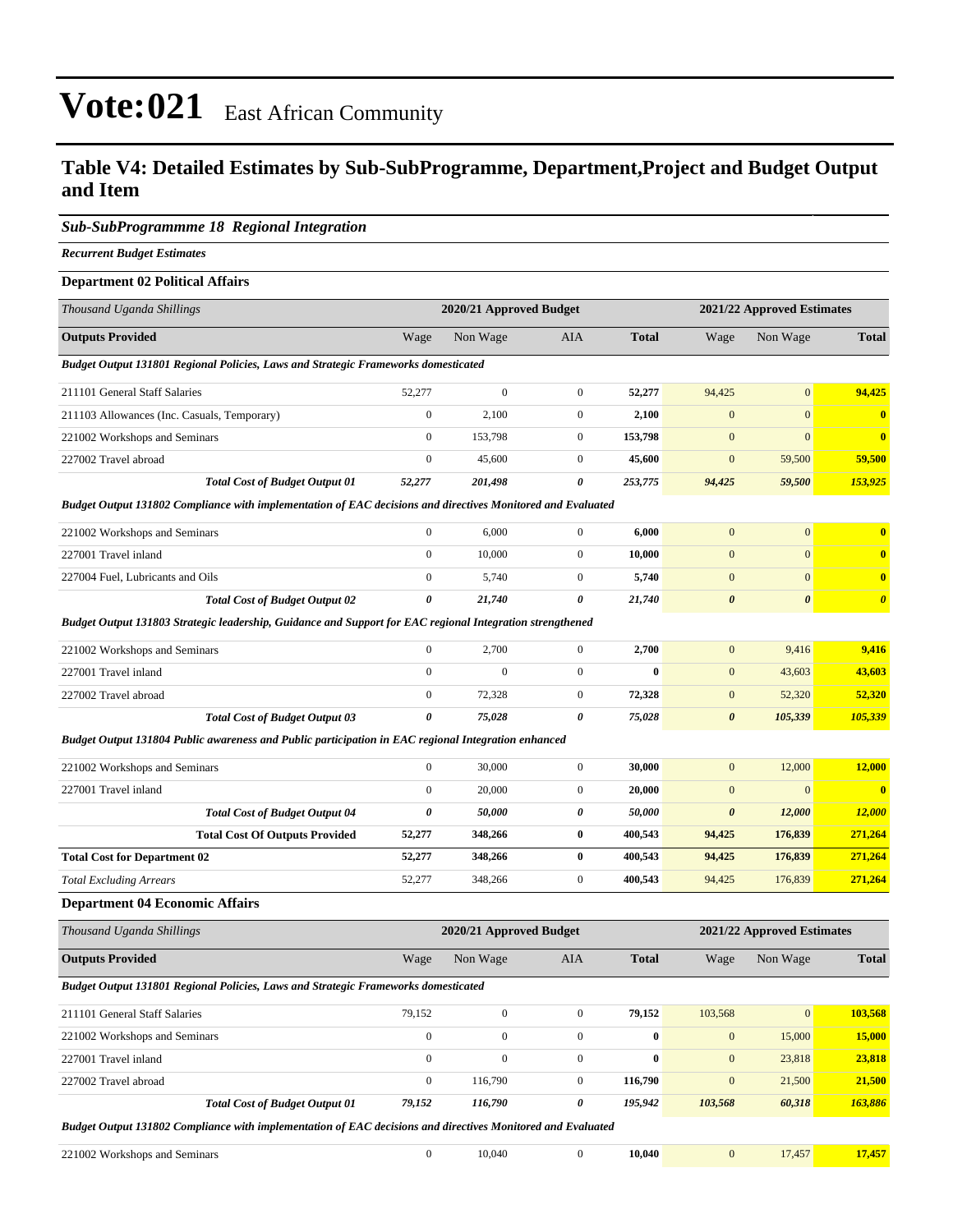| 227001 Travel inland                                                                                        | $\boldsymbol{0}$ | 11,160                  | $\mathbf{0}$     | 11,160       | $\mathbf{0}$               | 15,318                | 15,318                |
|-------------------------------------------------------------------------------------------------------------|------------------|-------------------------|------------------|--------------|----------------------------|-----------------------|-----------------------|
| 227002 Travel abroad                                                                                        | $\boldsymbol{0}$ | 52,384                  | $\mathbf{0}$     | 52,384       | $\mathbf{0}$               | 25,764                | 25,764                |
| 227004 Fuel, Lubricants and Oils                                                                            | $\boldsymbol{0}$ | 3,440                   | $\mathbf{0}$     | 3,440        | $\boldsymbol{0}$           | $\boldsymbol{0}$      | $\bf{0}$              |
| <b>Total Cost of Budget Output 02</b>                                                                       | 0                | 77,024                  | 0                | 77,024       | $\boldsymbol{\theta}$      | 58,539                | 58,539                |
| Budget Output 131803 Strategic leadership, Guidance and Support for EAC regional Integration strengthened   |                  |                         |                  |              |                            |                       |                       |
| 221002 Workshops and Seminars                                                                               | $\boldsymbol{0}$ | 17,000                  | $\mathbf{0}$     | 17,000       | $\mathbf{0}$               | $\mathbf{0}$          | $\bf{0}$              |
| 221011 Printing, Stationery, Photocopying and Binding                                                       | $\boldsymbol{0}$ | $\mathbf{0}$            | $\mathbf{0}$     | $\bf{0}$     | $\mathbf{0}$               | 12,000                | 12,000                |
| 227001 Travel inland                                                                                        | $\boldsymbol{0}$ | 6,400                   | $\mathbf{0}$     | 6,400        | $\mathbf{0}$               | 36,000                | 36,000                |
| 227002 Travel abroad                                                                                        | $\overline{0}$   | 44,527                  | $\mathbf{0}$     | 44,527       | $\mathbf{0}$               | 92,303                | 92,303                |
| 227004 Fuel, Lubricants and Oils                                                                            | $\boldsymbol{0}$ | 1,720                   | $\mathbf{0}$     | 1,720        | $\mathbf{0}$               | 8,000                 | 8,000                 |
| <b>Total Cost of Budget Output 03</b>                                                                       | 0                | 69,647                  | 0                | 69,647       | $\boldsymbol{\theta}$      | 148,303               | 148,303               |
| Budget Output 131804 Public awareness and Public participation in EAC regional Integration enhanced         |                  |                         |                  |              |                            |                       |                       |
| 221002 Workshops and Seminars                                                                               | $\overline{0}$   | 91,854                  | $\mathbf{0}$     | 91,854       | $\mathbf{0}$               | $\boldsymbol{0}$      | $\bf{0}$              |
| <b>Total Cost of Budget Output 04</b>                                                                       | 0                | 91,854                  | 0                | 91,854       | $\boldsymbol{\theta}$      | $\boldsymbol{\theta}$ | $\boldsymbol{\theta}$ |
| <b>Total Cost Of Outputs Provided</b>                                                                       | 79,152           | 355,315                 | $\bf{0}$         | 434,467      | 103,568                    | 267,160               | 370,728               |
| <b>Total Cost for Department 04</b>                                                                         | 79,152           | 355,315                 | $\bf{0}$         | 434,467      | 103,568                    | 267,160               | 370,728               |
| <b>Total Excluding Arrears</b>                                                                              | 79,152           | 355,315                 | $\mathbf{0}$     | 434,467      | 103,568                    | 267,160               | 370,728               |
| <b>Department 06 Social Affairs</b>                                                                         |                  |                         |                  |              |                            |                       |                       |
| Thousand Uganda Shillings                                                                                   |                  | 2020/21 Approved Budget |                  |              | 2021/22 Approved Estimates |                       |                       |
| <b>Outputs Provided</b>                                                                                     | Wage             | Non Wage                | AIA              | <b>Total</b> | Wage                       | Non Wage              | <b>Total</b>          |
| <b>Budget Output 131801 Regional Policies, Laws and Strategic Frameworks domesticated</b>                   |                  |                         |                  |              |                            |                       |                       |
| 211101 General Staff Salaries                                                                               | 85,785           | $\mathbf{0}$            | $\mathbf{0}$     | 85,785       | 136,709                    | $\mathbf{0}$          | 136,709               |
| 221002 Workshops and Seminars                                                                               | $\boldsymbol{0}$ | 16,850                  | $\mathbf{0}$     | 16,850       | $\mathbf{0}$               | 14,440                | 14,440                |
| <b>Total Cost of Budget Output 01</b>                                                                       | 85,785           | 16,850                  | 0                | 102,635      | 136,709                    | 14,440                | 151,149               |
| Budget Output 131802 Compliance with implementation of EAC decisions and directives Monitored and Evaluated |                  |                         |                  |              |                            |                       |                       |
| 227001 Travel inland                                                                                        | $\overline{0}$   | 10,000                  | $\mathbf{0}$     | 10,000       | $\mathbf{0}$               | 35,000                | 35,000                |
| 227002 Travel abroad                                                                                        | $\boldsymbol{0}$ | 30,000                  | $\boldsymbol{0}$ | 30,000       | $\mathbf{0}$               | $\boldsymbol{0}$      | $\bf{0}$              |
| <b>Total Cost of Budget Output 02</b>                                                                       | 0                | 40,000                  | 0                | 40,000       | $\boldsymbol{\theta}$      | 35,000                | 35,000                |
| Budget Output 131803 Strategic leadership, Guidance and Support for EAC regional Integration strengthened   |                  |                         |                  |              |                            |                       |                       |
| 221002 Workshops and Seminars                                                                               |                  |                         |                  |              |                            |                       |                       |
|                                                                                                             | $\boldsymbol{0}$ | 104,900                 | $\boldsymbol{0}$ | 104,900      | $\boldsymbol{0}$           | $\boldsymbol{0}$      | $\bf{0}$              |
| 222001 Telecommunications                                                                                   | $\boldsymbol{0}$ | 130                     | $\boldsymbol{0}$ | 130          | $\boldsymbol{0}$           | $\boldsymbol{0}$      | $\bf{0}$              |
| 227002 Travel abroad                                                                                        | $\boldsymbol{0}$ | 80,924                  | $\mathbf{0}$     | 80,924       | $\boldsymbol{0}$           | 135,664               | 135,664               |
| <b>Total Cost of Budget Output 03</b>                                                                       | 0                | 185,954                 | 0                | 185,954      | $\boldsymbol{\theta}$      | 135,664               | 135,664               |
| Budget Output 131804 Public awareness and Public participation in EAC regional Integration enhanced         |                  |                         |                  |              |                            |                       |                       |
| 221001 Advertising and Public Relations                                                                     | $\boldsymbol{0}$ | 21,500                  | $\boldsymbol{0}$ | 21,500       | $\mathbf{0}$               | $\mathbf{0}$          | $\bf{0}$              |
| 221005 Hire of Venue (chairs, projector, etc)                                                               | $\boldsymbol{0}$ | 15,000                  | $\boldsymbol{0}$ | 15,000       | $\mathbf{0}$               | $\mathbf{0}$          | $\bf{0}$              |
| 227001 Travel inland                                                                                        | $\boldsymbol{0}$ | 10,114                  | $\boldsymbol{0}$ | 10,114       | $\boldsymbol{0}$           | 42,096                | 42,096                |
| 227003 Carriage, Haulage, Freight and transport hire                                                        | $\boldsymbol{0}$ | 15,000                  | $\mathbf{0}$     | 15,000       | $\mathbf{0}$               | $\boldsymbol{0}$      | $\mathbf{0}$          |
| 227004 Fuel, Lubricants and Oils                                                                            | $\boldsymbol{0}$ | 11,701                  | $\boldsymbol{0}$ | 11,701       | $\mathbf{0}$               | $\boldsymbol{0}$      | $\bf{0}$              |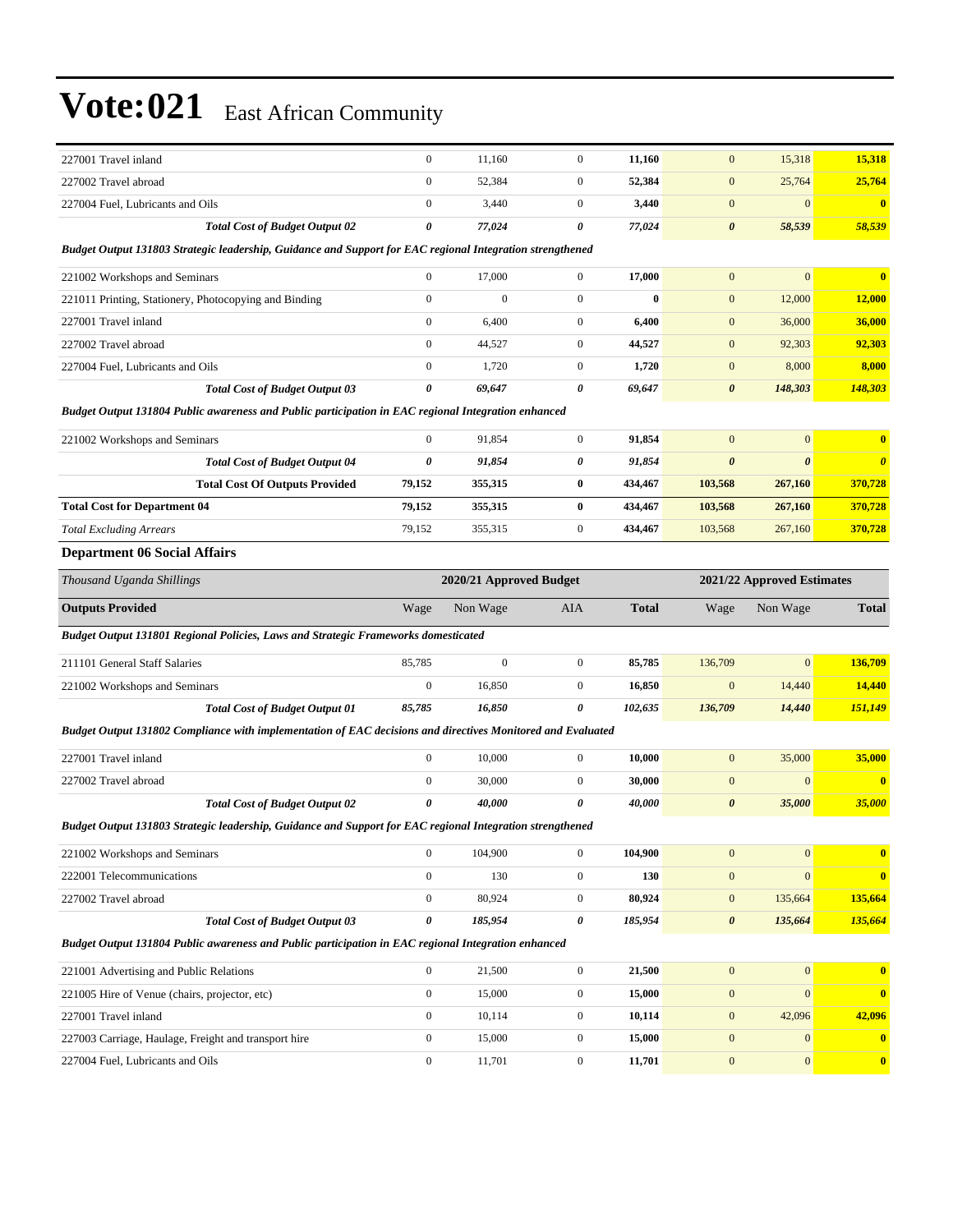| 228002 Maintenance - Vehicles                                                                               | $\boldsymbol{0}$      | 2,343                   | $\mathbf{0}$     | 2,343        | $\mathbf{0}$          | $\mathbf{0}$               | $\overline{\mathbf{0}}$ |
|-------------------------------------------------------------------------------------------------------------|-----------------------|-------------------------|------------------|--------------|-----------------------|----------------------------|-------------------------|
| <b>Total Cost of Budget Output 04</b>                                                                       | $\boldsymbol{\theta}$ | 75,658                  | 0                | 75,658       | $\boldsymbol{\theta}$ | 42,096                     | 42,096                  |
| <b>Total Cost Of Outputs Provided</b>                                                                       | 85,785                | 318,462                 | $\bf{0}$         | 404,247      | 136,709               | 227,200                    | 363,909                 |
| <b>Total Cost for Department 06</b>                                                                         | 85,785                | 318,462                 | $\bf{0}$         | 404,247      | 136,709               | 227,200                    | 363,909                 |
| <b>Total Excluding Arrears</b>                                                                              | 85,785                | 318,462                 | $\mathbf{0}$     | 404,247      | 136,709               | 227,200                    | 363,909                 |
| <b>Department 07 Production and Infrastructure</b>                                                          |                       |                         |                  |              |                       |                            |                         |
| Thousand Uganda Shillings                                                                                   |                       | 2020/21 Approved Budget |                  |              |                       | 2021/22 Approved Estimates |                         |
| <b>Outputs Provided</b>                                                                                     | Wage                  | Non Wage                | AIA              | <b>Total</b> | Wage                  | Non Wage                   | <b>Total</b>            |
| Budget Output 131801 Regional Policies, Laws and Strategic Frameworks domesticated                          |                       |                         |                  |              |                       |                            |                         |
| 211101 General Staff Salaries                                                                               | $\boldsymbol{0}$      | $\boldsymbol{0}$        | $\mathbf{0}$     | $\bf{0}$     | 171,018               | $\mathbf{0}$               | 171,018                 |
| 227002 Travel abroad                                                                                        | $\mathbf{0}$          | $\mathbf{0}$            | $\overline{0}$   | $\bf{0}$     | $\mathbf{0}$          | 68,400                     | 68,400                  |
| <b>Total Cost of Budget Output 01</b>                                                                       | $\boldsymbol{\theta}$ | $\pmb{\theta}$          | 0                | 0            | 171,018               | 68,400                     | 239,418                 |
| Budget Output 131802 Compliance with implementation of EAC decisions and directives Monitored and Evaluated |                       |                         |                  |              |                       |                            |                         |
| 221002 Workshops and Seminars                                                                               | $\boldsymbol{0}$      | 30,510                  | $\mathbf{0}$     | 30,510       | $\mathbf{0}$          | 9,900                      | 9,900                   |
| 222001 Telecommunications                                                                                   | $\boldsymbol{0}$      | 200                     | $\mathbf{0}$     | 200          | $\mathbf{0}$          | $\boldsymbol{0}$           | $\bf{0}$                |
| 227001 Travel inland                                                                                        | $\mathbf{0}$          | 13,746                  | $\mathbf{0}$     | 13,746       | $\mathbf{0}$          | $\mathbf{0}$               | $\bf{0}$                |
| 227002 Travel abroad                                                                                        | $\mathbf{0}$          | $\mathbf{0}$            | $\boldsymbol{0}$ | $\bf{0}$     | $\boldsymbol{0}$      | 18,620                     | <b>18,620</b>           |
| <b>Total Cost of Budget Output 02</b>                                                                       | 0                     | 44,456                  | 0                | 44,456       | $\boldsymbol{\theta}$ | 28,520                     | 28,520                  |
| Budget Output 131803 Strategic leadership, Guidance and Support for EAC regional Integration strengthened   |                       |                         |                  |              |                       |                            |                         |
| 211101 General Staff Salaries                                                                               | 110,731               | $\mathbf{0}$            | $\mathbf{0}$     | 110,731      | $\mathbf{0}$          | $\boldsymbol{0}$           | $\bf{0}$                |
| 221002 Workshops and Seminars                                                                               | $\boldsymbol{0}$      | 53,240                  | $\mathbf{0}$     | 53,240       | $\mathbf{0}$          | $\mathbf{0}$               | $\mathbf{0}$            |
| 227001 Travel inland                                                                                        | $\boldsymbol{0}$      | 17,542                  | $\mathbf{0}$     | 17,542       | $\mathbf{0}$          | 22,600                     | 22,600                  |
| 227002 Travel abroad                                                                                        | $\boldsymbol{0}$      | 110,020                 | $\boldsymbol{0}$ | 110,020      | $\boldsymbol{0}$      | 111,850                    | 111,850                 |
| <b>Total Cost of Budget Output 03</b>                                                                       | 110,731               | 180,802                 | 0                | 291,533      | $\boldsymbol{\theta}$ | 134,450                    | 134,450                 |
| Budget Output 131804 Public awareness and Public participation in EAC regional Integration enhanced         |                       |                         |                  |              |                       |                            |                         |
| 221002 Workshops and Seminars                                                                               | $\mathbf{0}$          | 107,120                 | $\overline{0}$   | 107,120      | $\mathbf{0}$          | $\boldsymbol{0}$           | $\bf{0}$                |
| <b>Total Cost of Budget Output 04</b>                                                                       | 0                     | 107,120                 | 0                | 107,120      | $\boldsymbol{\theta}$ | $\boldsymbol{\theta}$      | $\boldsymbol{\theta}$   |
| <b>Total Cost Of Outputs Provided</b>                                                                       | 110,731               | 332,378                 | $\bf{0}$         | 443,109      | 171,018               | 231,370                    | 402,388                 |
| <b>Total Cost for Department 07</b>                                                                         | 110,731               | 332,378                 | $\bf{0}$         | 443,109      | 171,018               | 231,370                    | 402,388                 |
| <b>Total Excluding Arrears</b>                                                                              | 110,731               | 332,378                 | $\boldsymbol{0}$ | 443,109      | 171,018               | 231,370                    | 402,388                 |
|                                                                                                             |                       |                         |                  |              |                       |                            |                         |
|                                                                                                             | GoU                   | <b>External Fin</b>     | <b>AIA</b>       | <b>Total</b> | GoU                   | <b>External Fin</b>        | <b>Total</b>            |
| <b>Total Cost for Sub-SubProgramme 18</b>                                                                   | 1,682,367             | $\bf{0}$                | $\bf{0}$         | 1,682,367    | 1,408,288             | $\bf{0}$                   | 1,408,288               |
| <b>Total Excluding Arrears</b>                                                                              | 1,682,367             | $\boldsymbol{0}$        | $\boldsymbol{0}$ | 1,682,367    | 1,408,288             | $\mathbf{0}$               | 1,408,288               |
| Sub-SubProgrammme 49 Administration, Policy and Planning                                                    |                       |                         |                  |              |                       |                            |                         |
| <b>Recurrent Budget Estimates</b>                                                                           |                       |                         |                  |              |                       |                            |                         |
| <b>Department 01 Finance and Administration</b>                                                             |                       |                         |                  |              |                       |                            |                         |
| Thousand Uganda Shillings                                                                                   |                       | 2020/21 Approved Budget |                  |              |                       | 2021/22 Approved Estimates |                         |
| <b>Outputs Provided</b>                                                                                     | Wage                  | Non Wage                | AIA              | <b>Total</b> | Wage                  | Non Wage                   | <b>Total</b>            |
| <b>Budget Output 134917 HIV/AIDS Mainstreaming</b>                                                          |                       |                         |                  |              |                       |                            |                         |
| 221009 Welfare and Entertainment                                                                            | $\mathbf{0}$          | $\mathbf{0}$            | $\overline{0}$   | $\bf{0}$     | $\mathbf{0}$          | 20,000                     | 20,000                  |
| <b>Total Cost of Budget Output 17</b>                                                                       | $\pmb{\theta}$        | 0                       | 0                | 0            | $\pmb{\theta}$        | 20,000                     | 20,000                  |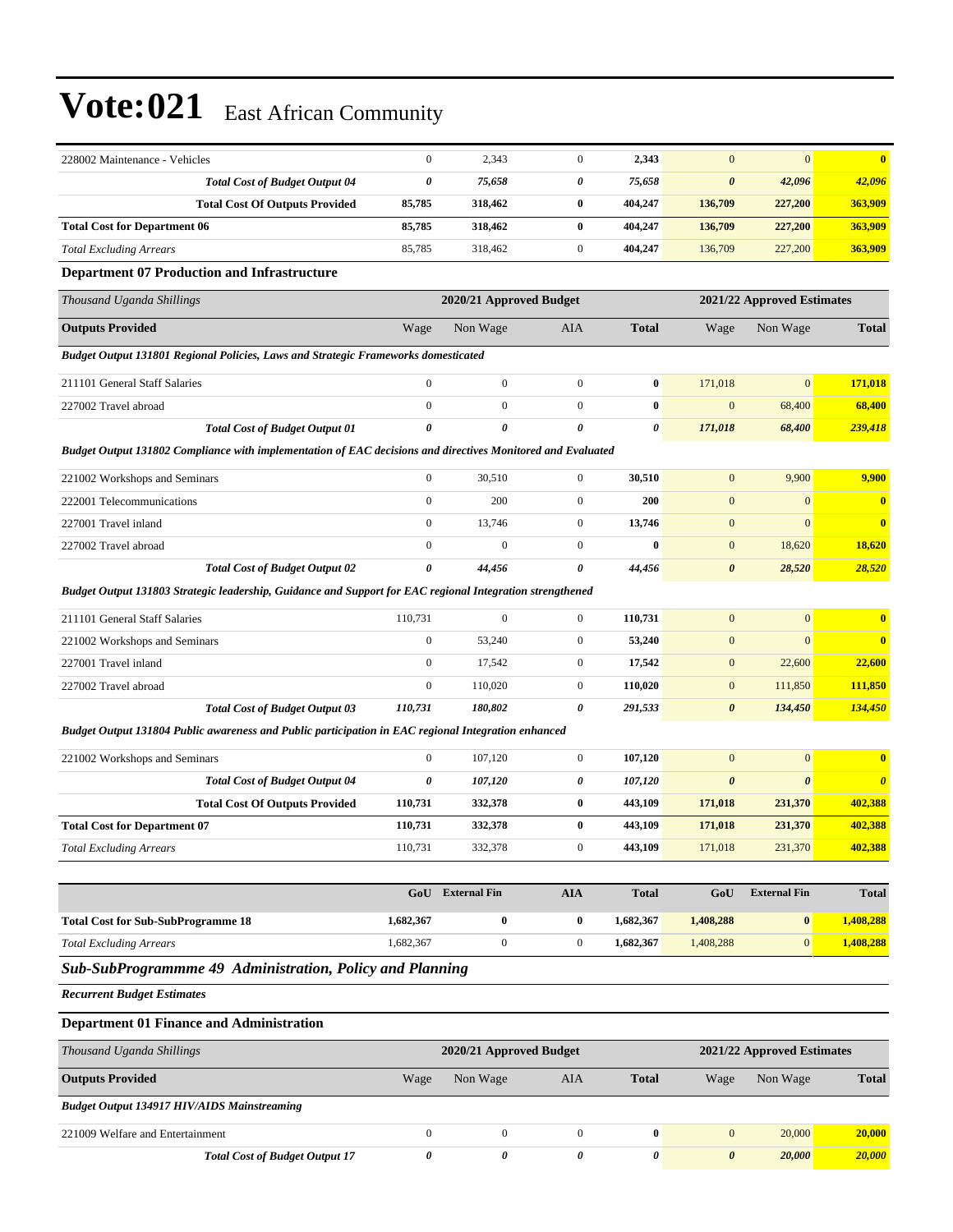#### *Budget Output 134919 Human Resource Management Services*

| 211101 General Staff Salaries                                                               | 782,504               | $\overline{0}$   | $\mathbf{0}$     | 782,504   | 704,043               | $\overline{0}$   | 704,043       |
|---------------------------------------------------------------------------------------------|-----------------------|------------------|------------------|-----------|-----------------------|------------------|---------------|
| 211103 Allowances (Inc. Casuals, Temporary)                                                 | $\boldsymbol{0}$      | 377,060          | $\mathbf{0}$     | 377,060   | $\mathbf{0}$          | 400,000          | 400,000       |
| 212102 Pension for General Civil Service                                                    | $\boldsymbol{0}$      | 3,336,554        | $\mathbf{0}$     | 3,336,554 | $\mathbf{0}$          | 1,900,000        | 1,900,000     |
| 212106 Validation of old Pensioners                                                         | $\boldsymbol{0}$      | 420,000          | $\mathbf{0}$     | 420,000   | $\mathbf{0}$          | 40,000           | 40,000        |
| 213001 Medical expenses (To employees)                                                      | $\mathbf{0}$          | $\boldsymbol{0}$ | $\overline{0}$   | $\bf{0}$  | $\mathbf{0}$          | 15,000           | <b>15,000</b> |
| 213004 Gratuity Expenses                                                                    | $\boldsymbol{0}$      | 85,298           | $\mathbf{0}$     | 85,298    | $\mathbf{0}$          | 141,298          | 141,298       |
| 221003 Staff Training                                                                       | $\boldsymbol{0}$      | 50,000           | $\mathbf{0}$     | 50,000    | $\mathbf{0}$          | $\mathbf{0}$     | $\bf{0}$      |
| 221009 Welfare and Entertainment                                                            | $\boldsymbol{0}$      | 69,160           | $\mathbf{0}$     | 69,160    | $\boldsymbol{0}$      | $\mathbf{0}$     | $\bf{0}$      |
| 221011 Printing, Stationery, Photocopying and Binding                                       | $\boldsymbol{0}$      | 1,000            | $\mathbf{0}$     | 1,000     | $\mathbf{0}$          | $\overline{0}$   | $\bf{0}$      |
| 221020 IPPS Recurrent Costs                                                                 | $\boldsymbol{0}$      | 200,000          | $\mathbf{0}$     | 200,000   | $\boldsymbol{0}$      | 100,702          | 100,702       |
| <b>Total Cost of Budget Output 19</b>                                                       | 782,504               | 4,539,072        | 0                | 5,321,576 | 704,043               | 2,597,000        | 3,301,043     |
| <b>Budget Output 134920 Records Management Services</b>                                     |                       |                  |                  |           |                       |                  |               |
| 212106 Validation of old Pensioners                                                         | $\boldsymbol{0}$      | 20,150           | $\overline{0}$   | 20,150    | $\mathbf{0}$          | $\mathbf{0}$     | $\bf{0}$      |
| 221009 Welfare and Entertainment                                                            | $\mathbf{0}$          | 14,000           | $\mathbf{0}$     | 14,000    | $\mathbf{0}$          | $\overline{0}$   | $\bf{0}$      |
| 222002 Postage and Courier                                                                  | $\boldsymbol{0}$      | 50,300           | $\mathbf{0}$     | 50,300    | $\mathbf{0}$          | 20,000           | 20,000        |
| 227001 Travel inland                                                                        | $\boldsymbol{0}$      | 12,550           | $\mathbf{0}$     | 12,550    | $\boldsymbol{0}$      | $\mathbf{0}$     | $\bf{0}$      |
| <b>Total Cost of Budget Output 20</b>                                                       | $\pmb{\theta}$        | 97,000           | 0                | 97,000    | $\boldsymbol{\theta}$ | 20,000           | 20,000        |
| Budget Output 134931 Policy, consultations, planning and monitoring provided                |                       |                  |                  |           |                       |                  |               |
| 221002 Workshops and Seminars                                                               | $\boldsymbol{0}$      | 269,000          | $\mathbf{0}$     | 269,000   | $\mathbf{0}$          | 71,000           | 71,000        |
| 221003 Staff Training                                                                       | $\boldsymbol{0}$      | 95,000           | $\overline{0}$   | 95,000    | $\mathbf{0}$          | $\mathbf{0}$     | $\bf{0}$      |
| 221009 Welfare and Entertainment                                                            | $\boldsymbol{0}$      | 28,750           | $\mathbf{0}$     | 28,750    | $\mathbf{0}$          | $\mathbf{0}$     | $\bf{0}$      |
| 221011 Printing, Stationery, Photocopying and Binding                                       | $\mathbf{0}$          | 30,000           | $\mathbf{0}$     | 30,000    | $\mathbf{0}$          | $\overline{0}$   | $\bf{0}$      |
| 222001 Telecommunications                                                                   | $\mathbf{0}$          | 520              | $\mathbf{0}$     | 520       | $\mathbf{0}$          | $\overline{0}$   | $\bf{0}$      |
| 225001 Consultancy Services- Short term                                                     | $\boldsymbol{0}$      | 224,718          | $\mathbf{0}$     | 224,718   | $\mathbf{0}$          | 50,000           | 50,000        |
| 227001 Travel inland                                                                        | $\boldsymbol{0}$      | 307,440          | $\mathbf{0}$     | 307,440   | $\mathbf{0}$          | 60,000           | 60,000        |
| 227002 Travel abroad                                                                        | $\boldsymbol{0}$      | 9,750            | $\mathbf{0}$     | 9,750     | $\mathbf{0}$          | $\mathbf{0}$     | $\bf{0}$      |
| 227004 Fuel, Lubricants and Oils                                                            | $\mathbf{0}$          | 4,000            | $\mathbf{0}$     | 4,000     | $\boldsymbol{0}$      | $\overline{0}$   | $\bf{0}$      |
| 228004 Maintenance - Other                                                                  | $\mathbf{0}$          | 665,948          | $\mathbf{0}$     | 665,948   | $\mathbf{0}$          | 400,000          | 400,000       |
| <b>Total Cost of Budget Output 31</b>                                                       | $\boldsymbol{\theta}$ | 1,635,126        | 0                | 1,635,126 | $\boldsymbol{\theta}$ | 581,000          | 581,000       |
| <b>Budget Output 134932 Ministry Support Services (Finance and Administration) provided</b> |                       |                  |                  |           |                       |                  |               |
| 211103 Allowances (Inc. Casuals, Temporary)                                                 | $\bf{0}$              | 150,000          | $\theta$         | 150,000   | $\bf{0}$              | $\boldsymbol{0}$ | $\bf{0}$      |
| 213001 Medical expenses (To employees)                                                      | $\boldsymbol{0}$      | 15,000           | $\mathbf{0}$     | 15,000    | $\mathbf{0}$          | $\mathbf{0}$     | $\bf{0}$      |
| 221001 Advertising and Public Relations                                                     | $\boldsymbol{0}$      | 64,000           | $\boldsymbol{0}$ | 64,000    | $\mathbf{0}$          | 40,000           | 40,000        |
| 221003 Staff Training                                                                       | $\boldsymbol{0}$      | 1,918            | $\boldsymbol{0}$ | 1,918     | $\boldsymbol{0}$      | $\mathbf{0}$     | $\bf{0}$      |
| 221007 Books, Periodicals & Newspapers                                                      | $\boldsymbol{0}$      | 20,000           | $\boldsymbol{0}$ | 20,000    | $\mathbf{0}$          | 20,000           | 20,000        |
| 221009 Welfare and Entertainment                                                            | $\boldsymbol{0}$      | $\boldsymbol{0}$ | $\boldsymbol{0}$ | $\bf{0}$  | $\boldsymbol{0}$      | 16,758           | 16,758        |
| 221011 Printing, Stationery, Photocopying and Binding                                       | $\boldsymbol{0}$      | 142,343          | $\boldsymbol{0}$ | 142,343   | $\mathbf{0}$          | 70,000           | 70,000        |
| 221016 IFMS Recurrent costs                                                                 | $\boldsymbol{0}$      | 240,000          | $\boldsymbol{0}$ | 240,000   | $\mathbf{0}$          | 100,000          | 100,000       |
| 222001 Telecommunications                                                                   | $\boldsymbol{0}$      | 34,500           | $\boldsymbol{0}$ | 34,500    | $\boldsymbol{0}$      | 5,000            | 5,000         |
| 222003 Information and communications technology (ICT)                                      | $\boldsymbol{0}$      | 170,000          | $\boldsymbol{0}$ | 170,000   | $\mathbf{0}$          | 8,000            | 8,000         |
| 223003 Rent – (Produced Assets) to private entities                                         | $\boldsymbol{0}$      | 1,864,500        | $\boldsymbol{0}$ | 1,864,500 | $\mathbf{0}$          | 1,864,500        | 1,864,500     |
| 223004 Guard and Security services                                                          | $\boldsymbol{0}$      | 72,000           | $\mathbf{0}$     | 72,000    | $\mathbf{0}$          | 72,000           | 72,000        |
| 223005 Electricity                                                                          | $\boldsymbol{0}$      | 92,000           | $\boldsymbol{0}$ | 92,000    | $\mathbf{0}$          | 72,000           | 72,000        |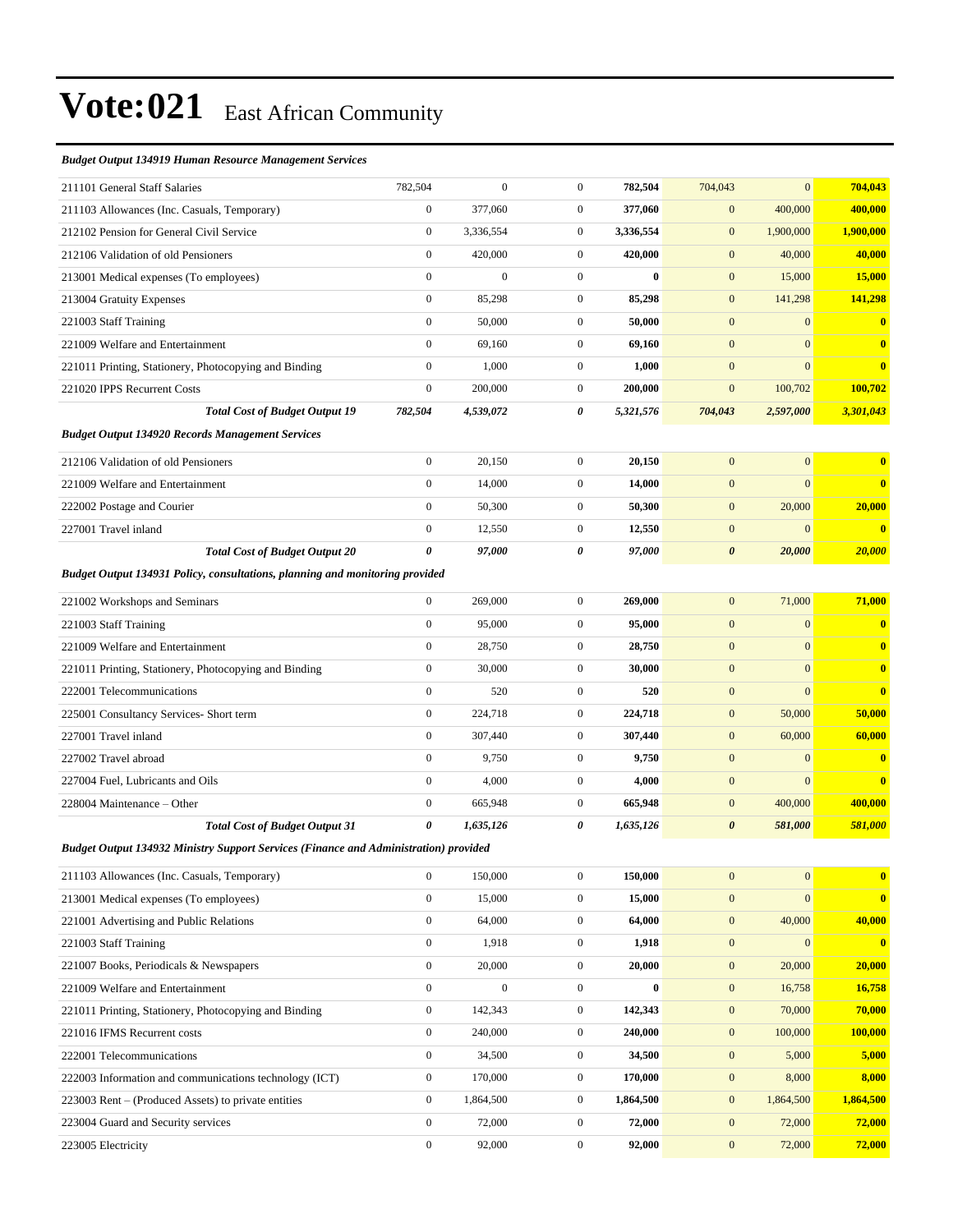| 223006 Water                                                                                              | $\boldsymbol{0}$      | 66,000                    | $\boldsymbol{0}$          | 66,000       | $\mathbf{0}$          | 18,000                | <b>18,000</b>         |
|-----------------------------------------------------------------------------------------------------------|-----------------------|---------------------------|---------------------------|--------------|-----------------------|-----------------------|-----------------------|
| 224004 Cleaning and Sanitation                                                                            | $\boldsymbol{0}$      | 50,000                    | $\boldsymbol{0}$          | 50,000       | $\boldsymbol{0}$      | 35,000                | 35,000                |
| 224005 Uniforms, Beddings and Protective Gear                                                             | $\boldsymbol{0}$      | 35,000                    | $\boldsymbol{0}$          | 35,000       | $\mathbf{0}$          | 8,000                 | 8,000                 |
| 227001 Travel inland                                                                                      | $\boldsymbol{0}$      | 9,407                     | $\boldsymbol{0}$          | 9,407        | $\mathbf{0}$          | 164,400               | 164,400               |
| 227002 Travel abroad                                                                                      | $\boldsymbol{0}$      | 38,480                    | $\mathbf{0}$              | 38,480       | $\boldsymbol{0}$      | $\mathbf{0}$          | $\bf{0}$              |
| 227004 Fuel, Lubricants and Oils                                                                          | $\boldsymbol{0}$      | 535,217                   | $\boldsymbol{0}$          | 535,217      | $\mathbf{0}$          | 340,000               | 340,000               |
| 228001 Maintenance - Civil                                                                                | $\boldsymbol{0}$      | 400,000                   | $\boldsymbol{0}$          | 400,000      | $\boldsymbol{0}$      | $\mathbf{0}$          | $\bf{0}$              |
| 228002 Maintenance - Vehicles                                                                             | $\boldsymbol{0}$      | 346,000                   | $\boldsymbol{0}$          | 346,000      | $\mathbf{0}$          | 240,000               | 240,000               |
| 228003 Maintenance – Machinery, Equipment & Furniture                                                     | $\boldsymbol{0}$      | 70,000                    | $\boldsymbol{0}$          | 70,000       | $\boldsymbol{0}$      | 20,000                | 20,000                |
| 228004 Maintenance – Other                                                                                | $\boldsymbol{0}$      | 24,000                    | $\mathbf{0}$              | 24,000       | $\boldsymbol{0}$      | $\mathbf{0}$          | $\bf{0}$              |
| <b>Total Cost of Budget Output 32</b>                                                                     | 0                     | 4,440,365                 | 0                         | 4,440,365    | $\boldsymbol{\theta}$ | 3,093,658             | 3,093,658             |
| <b>Budget Output 134933 Ministerial and Top Management Services provided</b>                              |                       |                           |                           |              |                       |                       |                       |
| 221002 Workshops and Seminars                                                                             | $\boldsymbol{0}$      | 35,000                    | $\boldsymbol{0}$          | 35,000       | $\boldsymbol{0}$      | $\mathbf{0}$          | $\bf{0}$              |
| 221009 Welfare and Entertainment                                                                          | $\boldsymbol{0}$      | 35,280                    | $\boldsymbol{0}$          | 35,280       | $\mathbf{0}$          | $\mathbf{0}$          | $\bf{0}$              |
| 227001 Travel inland                                                                                      | $\boldsymbol{0}$      | 114,000                   | $\mathbf{0}$              | 114,000      | $\boldsymbol{0}$      | $\mathbf{0}$          | $\bf{0}$              |
| 227002 Travel abroad                                                                                      | $\boldsymbol{0}$      | 37,248                    | $\boldsymbol{0}$          | 37,248       | $\boldsymbol{0}$      | $\mathbf{0}$          | $\bf{0}$              |
| <b>Total Cost of Budget Output 33</b>                                                                     | 0                     | 221,528                   | 0                         | 221,528      | $\boldsymbol{\theta}$ | $\boldsymbol{\theta}$ | $\boldsymbol{\theta}$ |
| <b>Budget Output 134934 Public awareness on EAC integration coordinated</b>                               |                       |                           |                           |              |                       |                       |                       |
| 221001 Advertising and Public Relations                                                                   | $\boldsymbol{0}$      | 316,000                   | $\boldsymbol{0}$          | 316,000      | $\mathbf{0}$          | $\boldsymbol{0}$      | $\bf{0}$              |
| 221002 Workshops and Seminars                                                                             | $\boldsymbol{0}$      | 31,202                    | $\boldsymbol{0}$          | 31,202       | $\mathbf{0}$          | $\mathbf{0}$          | $\bf{0}$              |
| 221011 Printing, Stationery, Photocopying and Binding                                                     | $\boldsymbol{0}$      | 30,000                    | $\boldsymbol{0}$          | 30,000       | $\boldsymbol{0}$      | $\mathbf{0}$          | $\bf{0}$              |
| 227001 Travel inland                                                                                      | $\boldsymbol{0}$      | 105,560                   | $\boldsymbol{0}$          | 105,560      | $\mathbf{0}$          | $\mathbf{0}$          | $\bf{0}$              |
| <b>Total Cost of Budget Output 34</b>                                                                     | 0                     | 482,762                   | 0                         | 482,762      | $\boldsymbol{\theta}$ | $\boldsymbol{\theta}$ | $\boldsymbol{\theta}$ |
| Budget Output 134935 Finance & Human policies & programmes coordinated and their implementation Monitored |                       |                           |                           |              |                       |                       |                       |
| 227002 Travel abroad                                                                                      | $\boldsymbol{0}$      | 116,000                   | $\boldsymbol{0}$          | 116,000      | $\bf{0}$              | 141,600               | 141,600               |
| <b>Total Cost of Budget Output 35</b>                                                                     | 0                     | 116,000                   | 0                         | 116,000      | $\boldsymbol{\theta}$ | 141,600               | 141,600               |
| <b>Budget Output 134943 Statistical Coordination and Management</b>                                       |                       |                           |                           |              |                       |                       |                       |
| 221009 Welfare and Entertainment                                                                          | $\boldsymbol{0}$      | 50,000                    | $\mathbf{0}$              | 50,000       | $\mathbf{0}$          | $\mathbf{0}$          | $\bf{0}$              |
| <b>Total Cost of Budget Output 43</b>                                                                     | 0                     | 50,000                    | 0                         | 50,000       | $\boldsymbol{\theta}$ | $\boldsymbol{\theta}$ | $\boldsymbol{\theta}$ |
| <b>Total Cost Of Outputs Provided</b>                                                                     | 782,504               | 11,581,853                | $\bf{0}$                  | 12,364,357   | 704,043               | 6,453,258             | 7,157,301             |
| <b>Outputs Funded</b>                                                                                     | Wage                  | Non Wage                  | AIA                       | <b>Total</b> | Wage                  | Non Wage              | <b>Total</b>          |
| Budget Output 134951 Uganda's Contribution to the EAC Secretariat remitted                                |                       |                           |                           |              |                       |                       |                       |
| 262101 Contributions to International Organisations (Current)                                             | $\boldsymbol{0}$      | 24,021,938                | $\boldsymbol{0}$          | 24,021,938   | $\mathbf{0}$          | 21,772,203            | 21,772,203            |
| o/w Remitting funds to EAC Secretariat, LVBC, IUCEA and                                                   | $\theta$              | 24,021,938                | 0                         | 24,021,938   | $\boldsymbol{\theta}$ | $\boldsymbol{\theta}$ | $\bf{0}$              |
| <b>LVFO</b><br>o/w Uganda's annual contribution to the Main EAC Budget                                    | $\boldsymbol{\theta}$ | $\boldsymbol{\theta}$     | $\boldsymbol{\mathit{0}}$ | $\pmb{0}$    | $\boldsymbol{\theta}$ | 17,666,214            | 17,666,214            |
| (EAC Secretariat, LVBC, EAKC, EACA, EAHRC, EASTECO,<br>EACJ)                                              |                       |                           |                           |              |                       |                       |                       |
| o/w Uganda's annual contribution to the Budget of Inter-<br>University Council of East Africa (IUCEA)     | $\theta$              | $\mathcal O$              | $\boldsymbol{\theta}$     | $\bf{0}$     | $\boldsymbol{\theta}$ | 2,383,640             | 2,383,640             |
| o/w Uganda's annual contribution to the Budget of Lake<br>Victoria Fisheries Organization (LVFO)          | $\boldsymbol{\theta}$ | $\boldsymbol{\mathit{0}}$ | $\boldsymbol{\mathit{0}}$ | $\bf{0}$     | $\boldsymbol{\theta}$ | 1,722,350             | 1,722,350             |
| <b>Total Cost of Budget Output 51</b>                                                                     | 0                     | 24,021,938                | $\boldsymbol{\theta}$     | 24,021,938   | $\boldsymbol{\theta}$ | 21,772,203            | 21,772,203            |
| <b>Total Cost Of Outputs Funded</b>                                                                       | $\bf{0}$              | 24,021,938                | $\bf{0}$                  | 24,021,938   | $\bf{0}$              | 21,772,203            | 21,772,203            |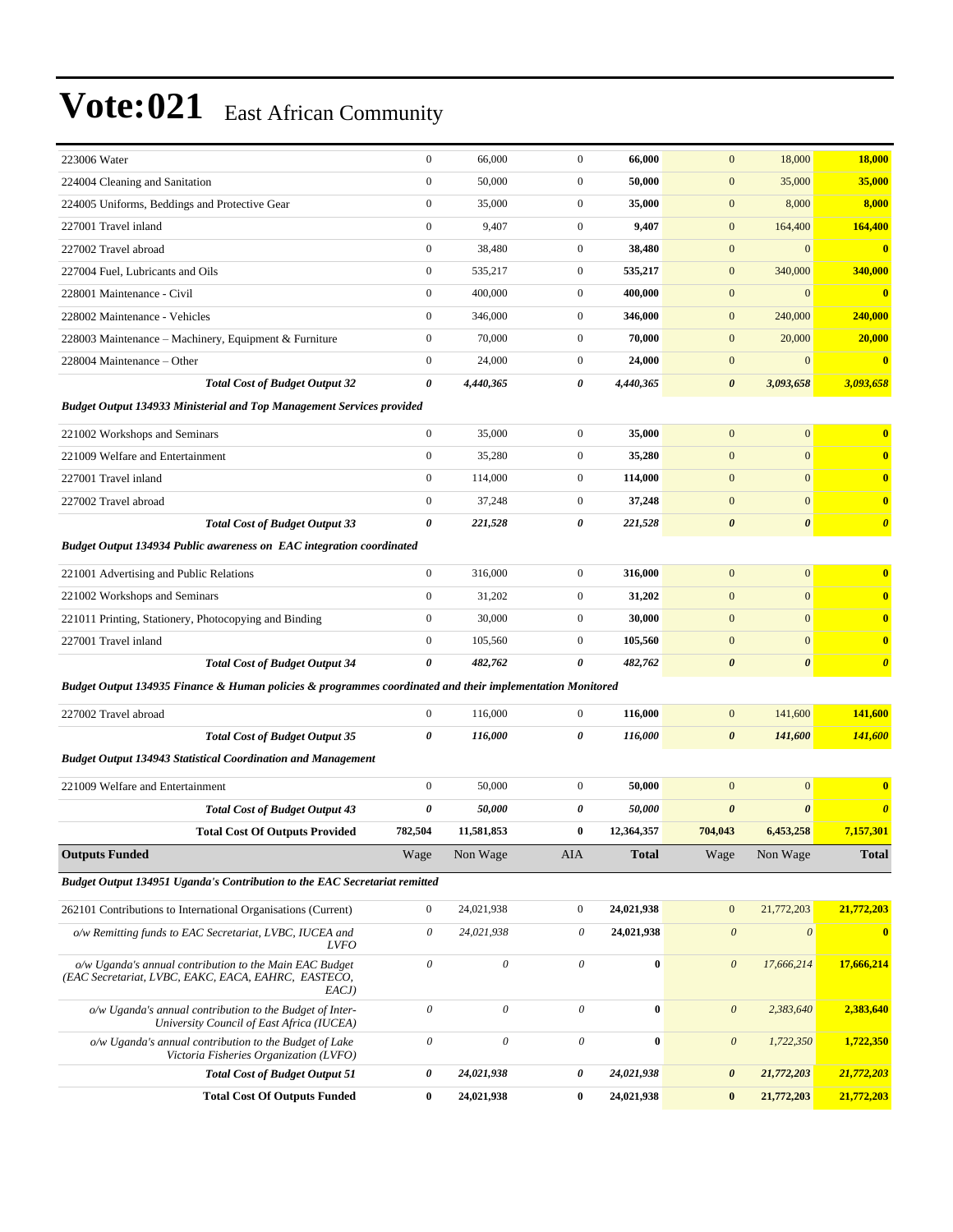| <b>Arrears</b>                                                                        | Wage                   | Non Wage                | AIA              | <b>Total</b> | Wage                  | Non Wage                   | <b>Total</b> |
|---------------------------------------------------------------------------------------|------------------------|-------------------------|------------------|--------------|-----------------------|----------------------------|--------------|
| <b>Budget Output 134999 Arrears</b>                                                   |                        |                         |                  |              |                       |                            |              |
| 321605 Domestic arrears (Budgeting)                                                   | $\mathbf{0}$           | 5,758,353               | $\mathbf{0}$     | 5,758,353    | $\mathbf{0}$          | 300,000                    | 300,000      |
| 321607 Utility arrears (Budgeting)                                                    | $\mathbf{0}$           | 250,000                 | $\mathbf{0}$     | 250,000      | $\mathbf{0}$          | $\mathbf{0}$               | $\bf{0}$     |
| <b>Total Cost of Budget Output 99</b>                                                 | 0                      | 6,008,353               | 0                | 6,008,353    | $\boldsymbol{\theta}$ | 300,000                    | 300,000      |
| <b>Total Cost Of Arrears</b>                                                          | $\bf{0}$               | 6,008,353               | $\bf{0}$         | 6,008,353    | $\bf{0}$              | 300,000                    | 300,000      |
| <b>Total Cost for Department 01</b>                                                   | 782,504                | 41,612,144              | $\bf{0}$         | 42,394,648   | 704,043               | 28,525,461                 | 29,229,504   |
| <b>Total Excluding Arrears</b>                                                        | 782,504                | 35,603,791              | $\mathbf{0}$     | 36,386,295   | 704,043               | 28,225,461                 | 28,929,504   |
| Department 05 Internal Audit                                                          |                        |                         |                  |              |                       |                            |              |
| Thousand Uganda Shillings                                                             |                        | 2020/21 Approved Budget |                  |              |                       | 2021/22 Approved Estimates |              |
| <b>Outputs Provided</b>                                                               | Wage                   | Non Wage                | <b>AIA</b>       | <b>Total</b> | Wage                  | Non Wage                   | <b>Total</b> |
| <b>Budget Output 134942 Internal Audit Services</b>                                   |                        |                         |                  |              |                       |                            |              |
| 211101 General Staff Salaries                                                         | 24,948                 | $\boldsymbol{0}$        | $\mathbf{0}$     | 24,948       | 24,948                | $\mathbf{0}$               | 24,948       |
| 221009 Welfare and Entertainment                                                      | $\mathbf{0}$           | 3,600                   | $\mathbf{0}$     | 3,600        | $\mathbf{0}$          | 17,588                     | 17,588       |
| 227001 Travel inland                                                                  | $\mathbf{0}$           | 111,070                 | $\mathbf{0}$     | 111,070      | $\mathbf{0}$          | 200,000                    | 200,000      |
| 227002 Travel abroad                                                                  | $\mathbf{0}$           | 35,330                  | $\mathbf{0}$     | 35,330       | $\overline{0}$        | 32,412                     | 32,412       |
| <b>Total Cost of Budget Output 42</b>                                                 | 24,948                 | 150,000                 | 0                | 174,948      | 24,948                | 250,000                    | 274,948      |
| <b>Total Cost Of Outputs Provided</b>                                                 | 24,948                 | 150,000                 | $\bf{0}$         | 174,948      | 24,948                | 250,000                    | 274,948      |
| <b>Total Cost for Department 05</b>                                                   | 24,948                 | 150,000                 | $\bf{0}$         | 174,948      | 24,948                | 250,000                    | 274,948      |
| <b>Total Excluding Arrears</b>                                                        | 24,948                 | 150,000                 | $\mathbf{0}$     | 174,948      | 24,948                | 250,000                    | 274,948      |
| <b>Development Budget Estimates</b>                                                   |                        |                         |                  |              |                       |                            |              |
| <b>Project 1691 Retooling of Ministry of East African Affairs</b>                     |                        |                         |                  |              |                       |                            |              |
| Thousand Uganda Shillings                                                             |                        | 2020/21 Approved Budget |                  |              |                       | 2021/22 Draft Estimates    |              |
| <b>Capital Purchases</b>                                                              | GoU Dev't External Fin |                         | AIA              | <b>Total</b> |                       | GoU Dev't External Fin     | <b>Total</b> |
| <b>Budget Output 134975 Purchase of Motor Vehicles and Other Transport Equipment</b>  |                        |                         |                  |              |                       |                            |              |
| 312201 Transport Equipment                                                            | 400,000                | $\boldsymbol{0}$        | $\boldsymbol{0}$ | 400,000      | 300,000               | $\boldsymbol{0}$           | 300,000      |
| <b>Total Cost Of Budget Output 134975</b>                                             | 400,000                | 0                       | 0                | 400,000      | 300,000               | $\boldsymbol{\theta}$      | 300,000      |
| Budget Output 134976 Purchase of Office and ICT Equipment, including Software         |                        |                         |                  |              |                       |                            |              |
| 312202 Machinery and Equipment                                                        | 400,000                | $\boldsymbol{0}$        | $\boldsymbol{0}$ | 400,000      | 520,000               | $\boldsymbol{0}$           | 520,000      |
| 312213 ICT Equipment                                                                  | 20,400                 | $\boldsymbol{0}$        | $\boldsymbol{0}$ | 20,400       | $\mathbf{0}$          | $\boldsymbol{0}$           | $\bf{0}$     |
| <b>Total Cost Of Budget Output 134976</b>                                             | 420,400                | 0                       | 0                | 420,400      | 520,000               | $\boldsymbol{\theta}$      | 520,000      |
| <b>Budget Output 134978 Purchase of Office and Residential Furniture and Fittings</b> |                        |                         |                  |              |                       |                            |              |
| 312203 Furniture & Fixtures                                                           | 100,000                | $\boldsymbol{0}$        | $\boldsymbol{0}$ | 100,000      | 100,400               | $\mathbf{0}$               | 100,400      |
| <b>Total Cost Of Budget Output 134978</b>                                             | 100,000                | 0                       | 0                | 100,000      | 100,400               | 0                          | 100,400      |
| <b>Total Cost for Capital Purchases</b>                                               | 920,400                | $\boldsymbol{0}$        | $\boldsymbol{0}$ | 920,400      | 920,400               | $\mathbf{0}$               | 920,400      |
| <b>Total Cost for Project: 1691</b>                                                   | 920,400                | $\boldsymbol{0}$        | 0                | 920,400      | 920,400               | $\mathbf{0}$               | 920,400      |
| <b>Total Excluding Arrears</b>                                                        | 920,400                | $\boldsymbol{0}$        | $\boldsymbol{0}$ | 920,400      | 920,400               | $\mathbf{0}$               | 920,400      |
|                                                                                       | GoU                    | <b>External Fin</b>     | <b>AIA</b>       | <b>Total</b> | GoU                   | <b>External Fin</b>        | <b>Total</b> |
| <b>Total Cost for Sub-SubProgramme 49</b>                                             | 43,489,996             | 0                       | 0                | 43,489,996   | 30,424,852            | $\bf{0}$                   | 30,424,852   |
| <b>Total Excluding Arrears</b>                                                        | 43,489,996             | $\boldsymbol{0}$        | $\boldsymbol{0}$ | 43,489,996   | 30,124,852            | $\mathbf{0}$               | 30,124,852   |
|                                                                                       |                        |                         |                  |              |                       |                            |              |
|                                                                                       |                        | GoU External Fin        | <b>AIA</b>       | <b>Total</b> | GoU                   | <b>External Fin.</b>       | <b>Total</b> |